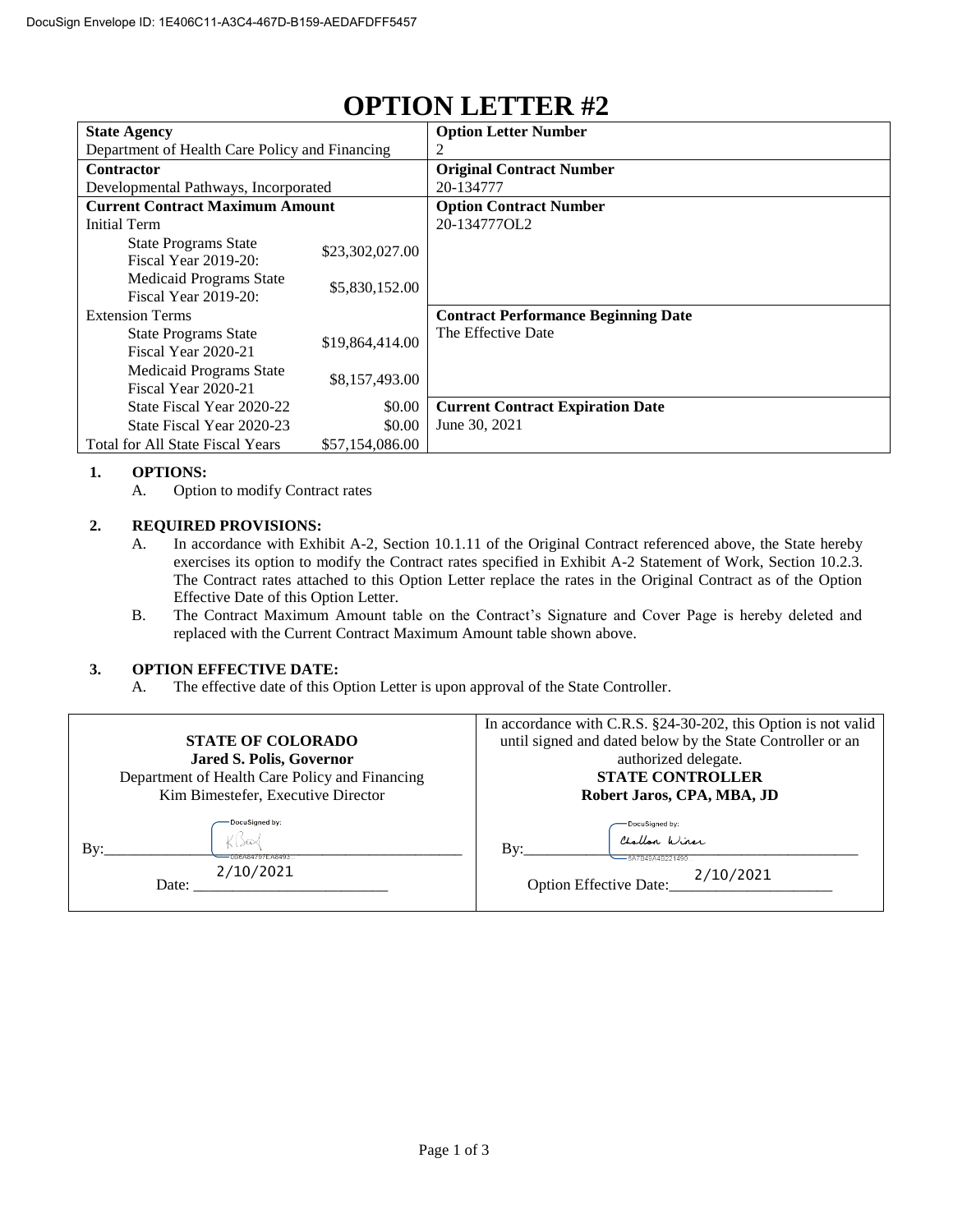| <b>ADMINISTRATIVE FUNCTIONS RATE TABLE</b>                                         |                                                                                   |                                                            |  |  |
|------------------------------------------------------------------------------------|-----------------------------------------------------------------------------------|------------------------------------------------------------|--|--|
| <b>Description</b>                                                                 | Rate                                                                              | <b>Frequency</b>                                           |  |  |
| <b>Operations Guide</b>                                                            | \$7,257.69                                                                        | Annually - Year<br>1 of the Contract                       |  |  |
| <b>Operations Guide Update</b>                                                     | \$1,296.53                                                                        | Annually $-$<br>Years 2, 3, 4,<br>and 5 of the<br>Contract |  |  |
| <b>Community Outreach Plan</b>                                                     | Small Agency: \$1,213.24<br>Medium Agency: \$2,233.62<br>Large Agency: \$3,253.99 | Annually                                                   |  |  |
| <b>Complaint Trend Analysis</b>                                                    | Small Agency: \$1,460.08<br>Medium Agency: \$1,967.08<br>Large Agency: \$2,473.20 | Quarterly                                                  |  |  |
| Critical Incident Reporting &<br>Investigation                                     | \$5.75                                                                            | Monthly, Per<br>Member<br>Enrolled                         |  |  |
| <b>Critical Incident Trend Analysis</b>                                            | Small Agency: \$2,400.53<br>Medium Agency: \$3,877.02<br>Large Agency: \$5,618.31 | Quarterly                                                  |  |  |
| <b>Case Management Training</b>                                                    | \$588.09                                                                          | Semi-Annually                                              |  |  |
| Appeals – Creation of Packet                                                       | \$334.65                                                                          | Per Packet                                                 |  |  |
| Appeals - Attendance at Hearing                                                    | \$446.99                                                                          | Per Hearing                                                |  |  |
| Human Rights Committee                                                             | \$113.32                                                                          | Per Member<br>Reviewed                                     |  |  |
| <b>Waiting List Management</b>                                                     | \$88.71                                                                           | Per Contact                                                |  |  |
| <b>DD</b> Determination                                                            | \$417.70                                                                          | Per<br>Determination                                       |  |  |
| <b>Delay Determination</b>                                                         | \$248.51                                                                          | Per<br>Determination                                       |  |  |
| <b>Expedited DD Determination Testing for</b><br><b>PASRR Level II Evaluations</b> | Actual Costs up to \$438.00                                                       | Per Evaluation                                             |  |  |
| Initial Level of Care Evaluation And<br>Determination                              | \$215.33                                                                          | Per Evaluation                                             |  |  |
| Continued Stay Review - Level of Care<br><b>Evaluation And Determination</b>       | \$194.86                                                                          | Per Evaluation                                             |  |  |
| Rural Travel Add-On (Initial, CSR) For<br><b>Rural &amp; Frontier Counties</b>     | \$34.11                                                                           | Per Initial or<br><b>CSR</b>                               |  |  |
| <b>HCBS-CES</b> Applications – Initial                                             | \$172.26                                                                          | Per Application                                            |  |  |
| HCBS-CES Applications - CSR                                                        | \$129.97                                                                          | Per Application                                            |  |  |